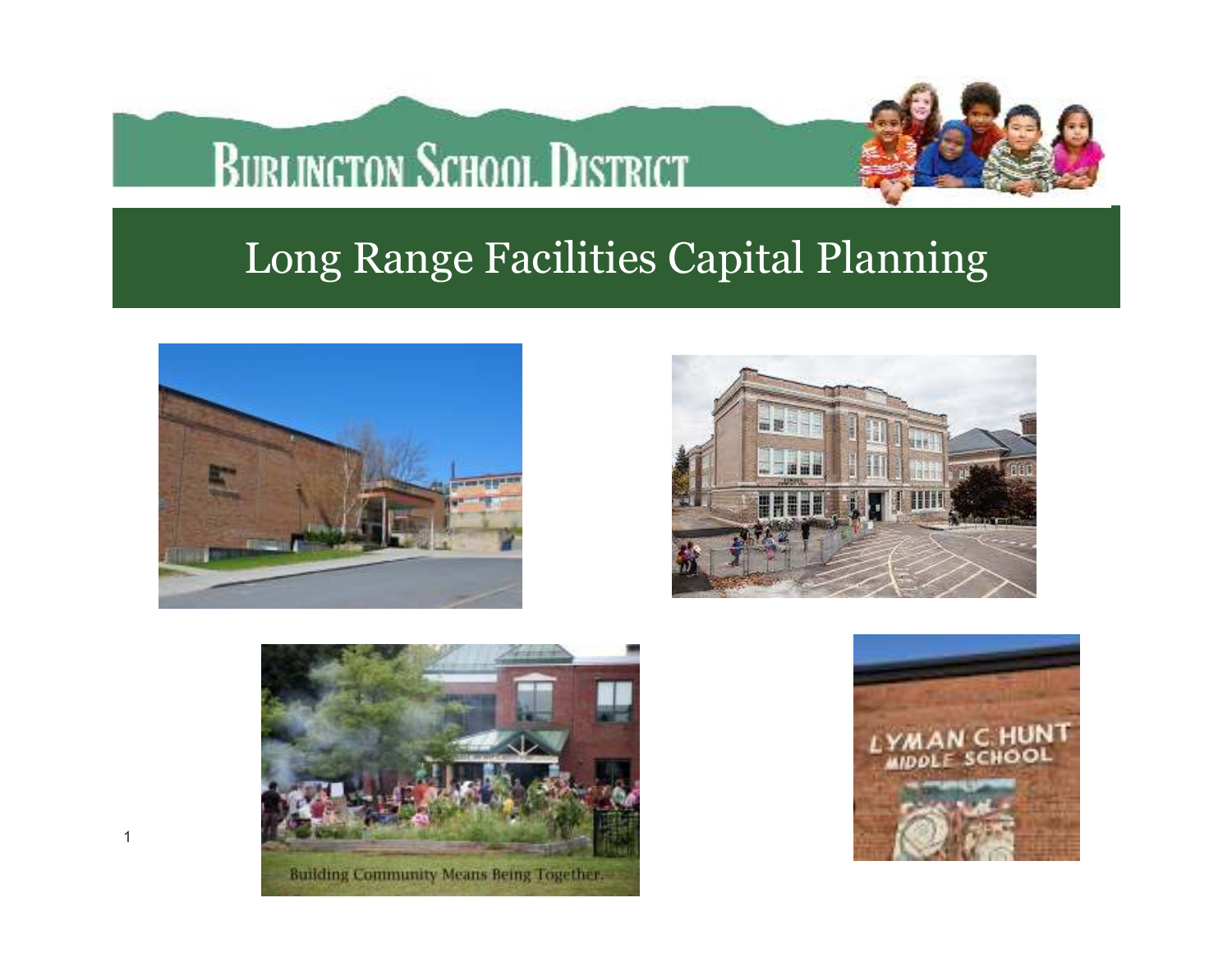## **Presentation Overview**

- Project Goals
- Accessibility, ADA & Space Needs
- •Facility Enhancement Recommendations
- 10 year Capital Cost Projections
- Future Considerations for BHS/BTC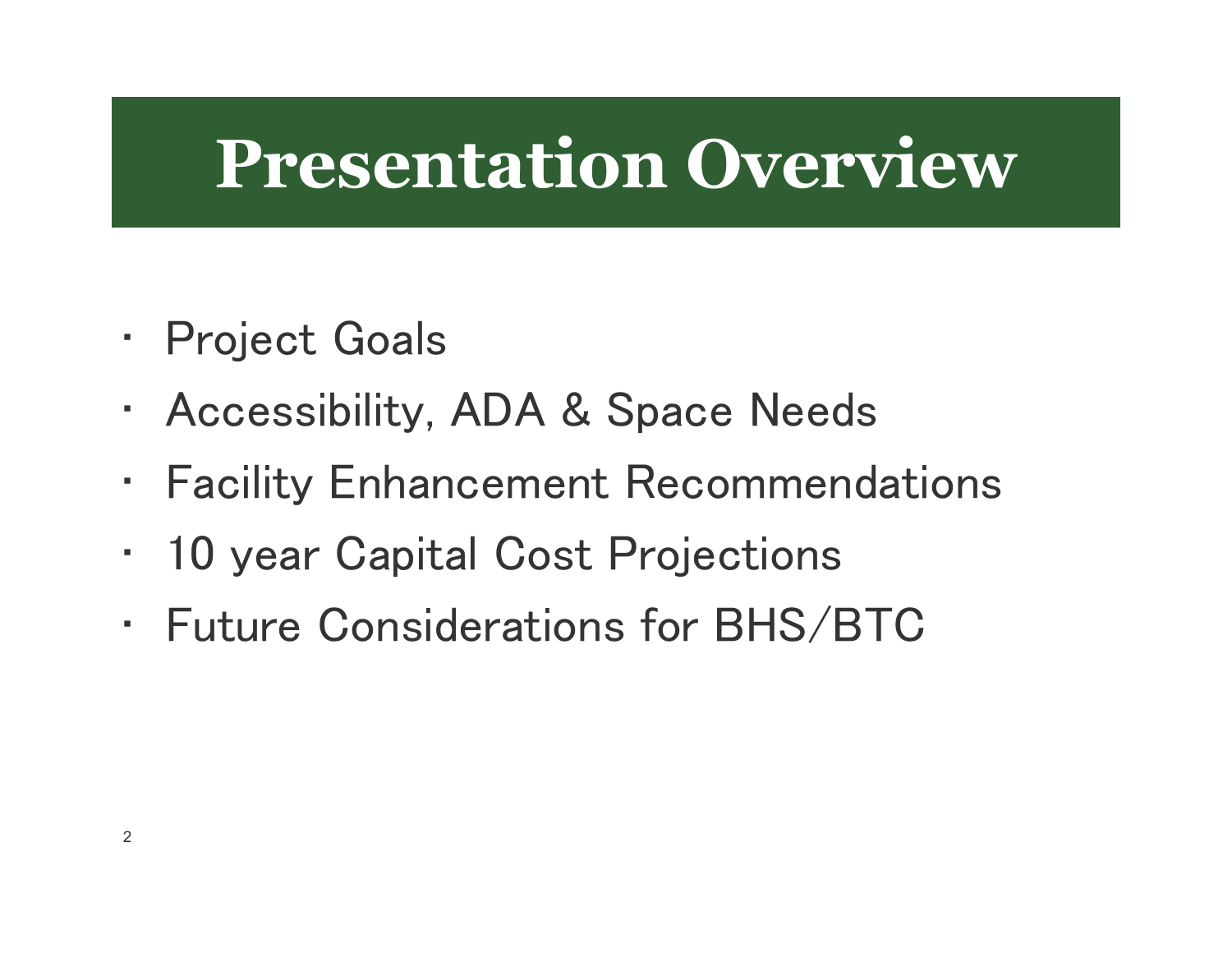# **Project Goals**

- • Ensure high quality educational opportunities for ALL Burlington students.
- • Ensure facilities adequately support the provision of high quality educational opportunities.
- • Address building deferred and preventive maintenance needs.
- • Balance the District's facility & space needs with taxpayer ability to pay.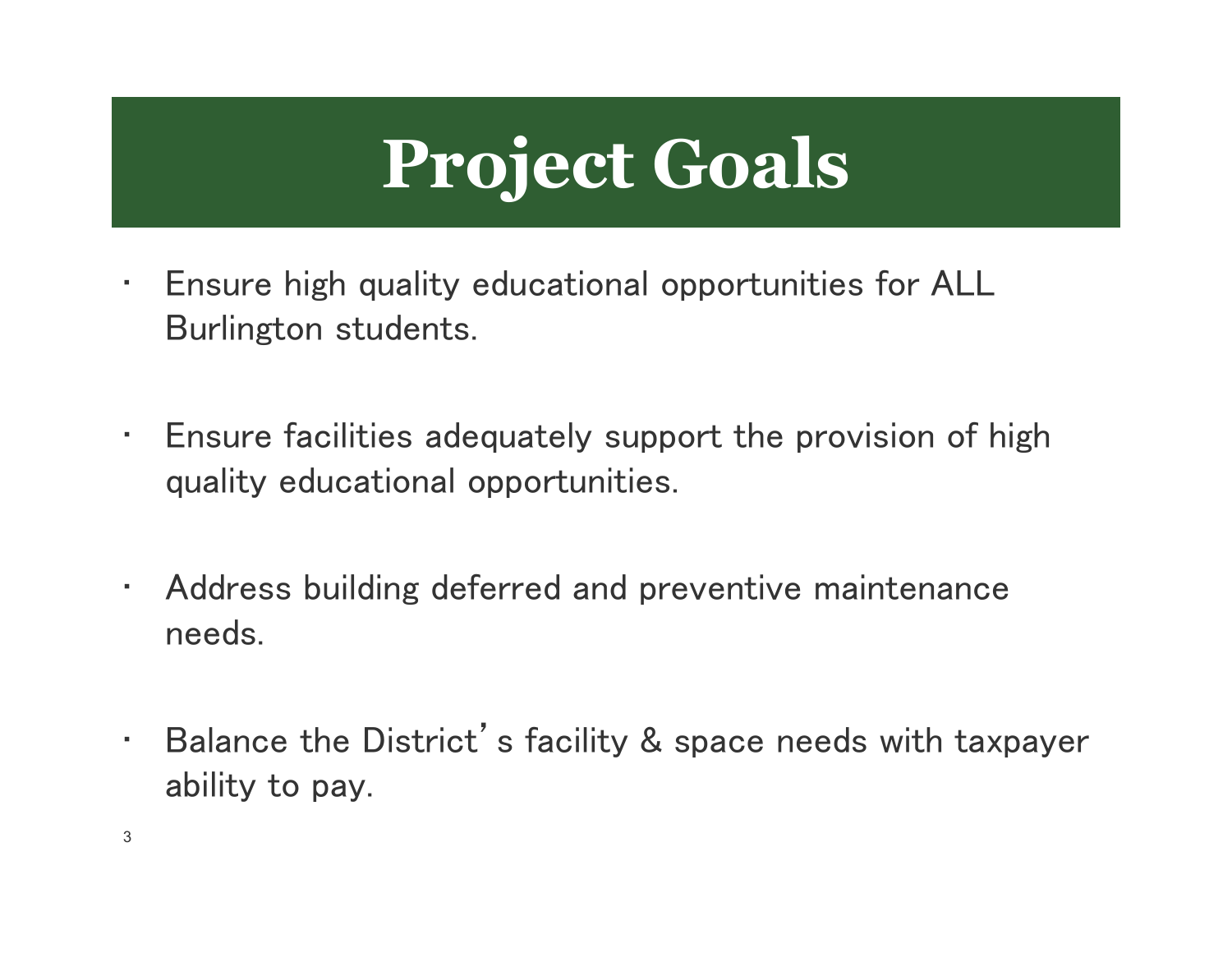## School Building in Need of Repair



https://youtu.be/940dRm\_ghAc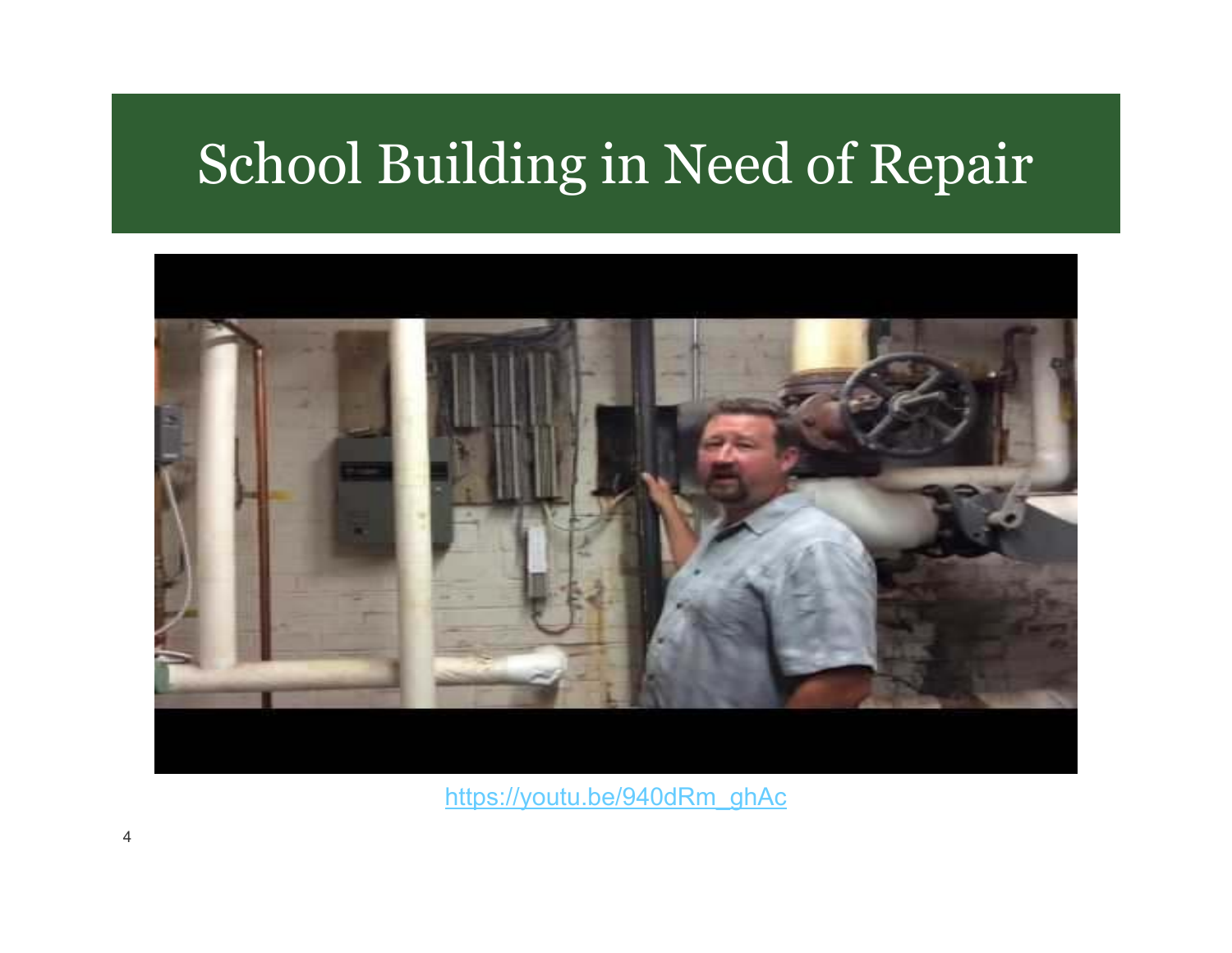### **Space Needs Assessment**

- Updated Enrollment projections
- Updated existing facility inventory based on room size and function
- •Developed educational program space standards
- Assessed space needs and constraints by school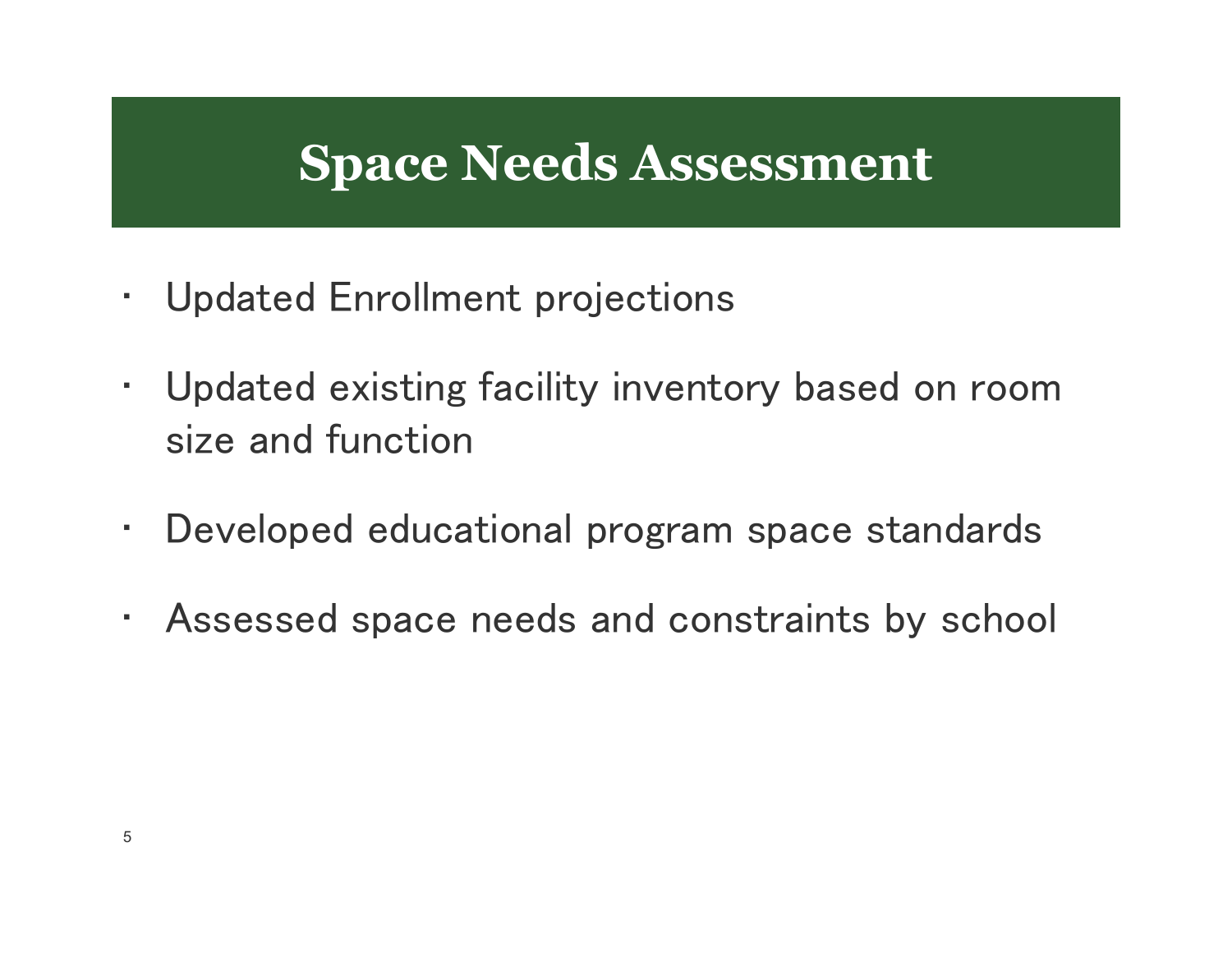### **Enrollment Projections**

|                    |                  | <b>2025 Projections</b> |             |
|--------------------|------------------|-------------------------|-------------|
| <b>Facility</b>    | 2016* Enrollment | Low                     | <b>High</b> |
| Elementary (K-5)   | 1733             | 1,758                   | 1,905       |
| <b>Middle</b>      | 777              | 770                     | 807         |
| <b>High School</b> | 986              | 1,041                   | 1,058       |
| <b>TOTAL</b>       | 3,496            | 3,569                   | 3,770       |

\* In addition to 1733 K-5 students, current Pre-K enrollment in District schools is about 100 students

•Minimal increase in student enrollment over next 10 years.

•Future space requirements will be similar to today's needs.

\*3/11/2016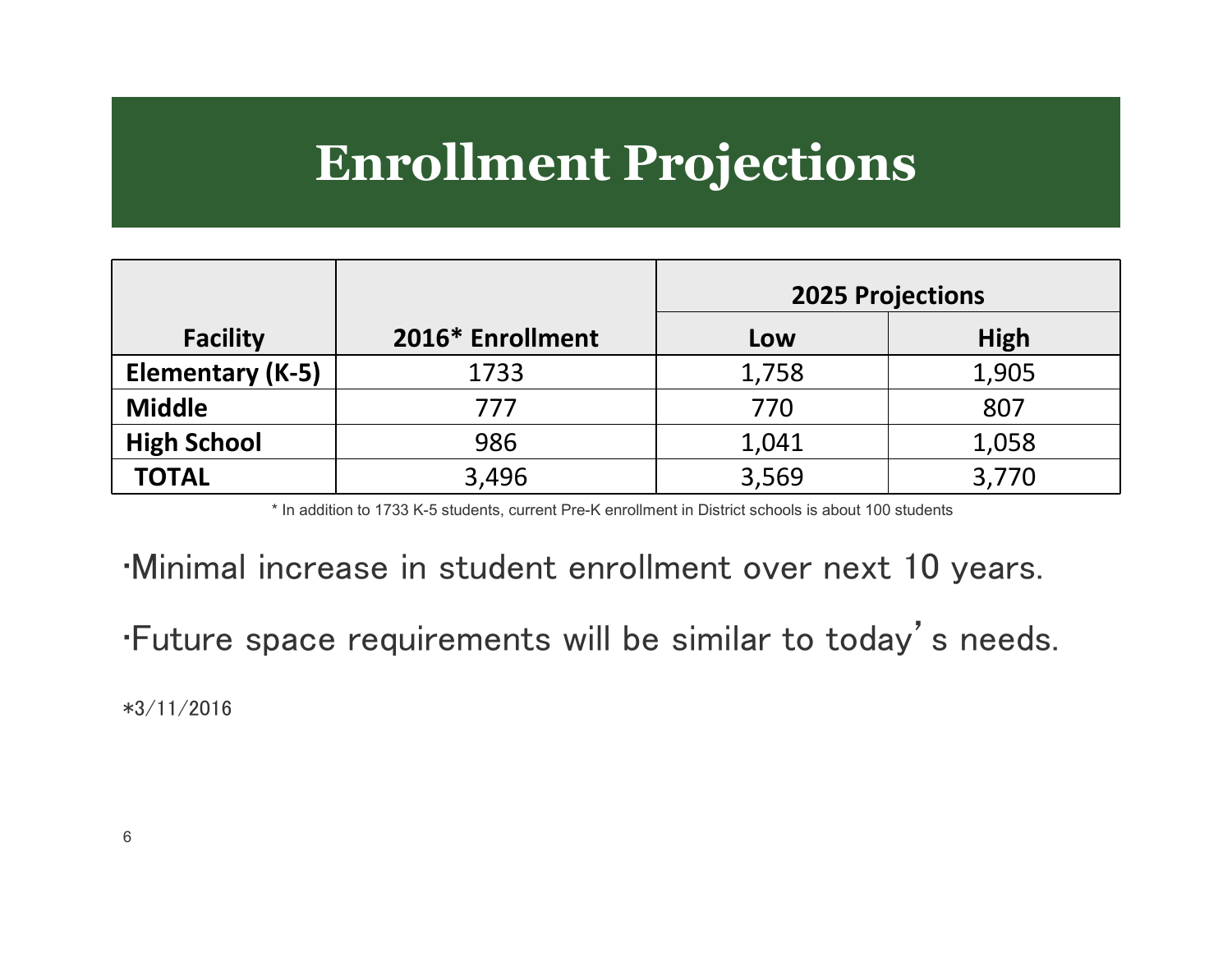## **Space Needs and Constraints**

#### **Elementary & Middle Schools**

|                   |                 | 2025 Enrollment | <b>Capacity</b>    |
|-------------------|-----------------|-----------------|--------------------|
| <b>Facility</b>   | 2016 Enrollment | (High)          |                    |
| Elementary (K-5)* |                 |                 |                    |
| Champlain         | 317             | 339             | <b>CONSTRAINED</b> |
| Edmunds           | 344             | 389             | <b>CONSTRAINED</b> |
| Flynn             | 345             | 361             | <b>ADEQUATE</b>    |
| <b>IAA</b>        | 265             | 334             | <b>CONSTRAINED</b> |
| <b>SA</b>         | 193             | 220             | <b>CONSTRAINED</b> |
| Smith             | 269             | 262             | <b>ADEQUATE</b>    |
| <b>TOTAL</b>      | 1733            | 1905            |                    |
| <b>Middle</b>     |                 |                 |                    |
| Edmunds           | 395             | 438             | <b>ADEQUATE</b>    |
| Hunt              | 382             | 369             | <b>ADEQUATE</b>    |
| <b>TOTAL</b>      | 777             | 807             |                    |

Four (4) elementary schools face significant constraints in order to accommodate recommended educational programming for curriculum, special education, ELL, Pre-K and after school.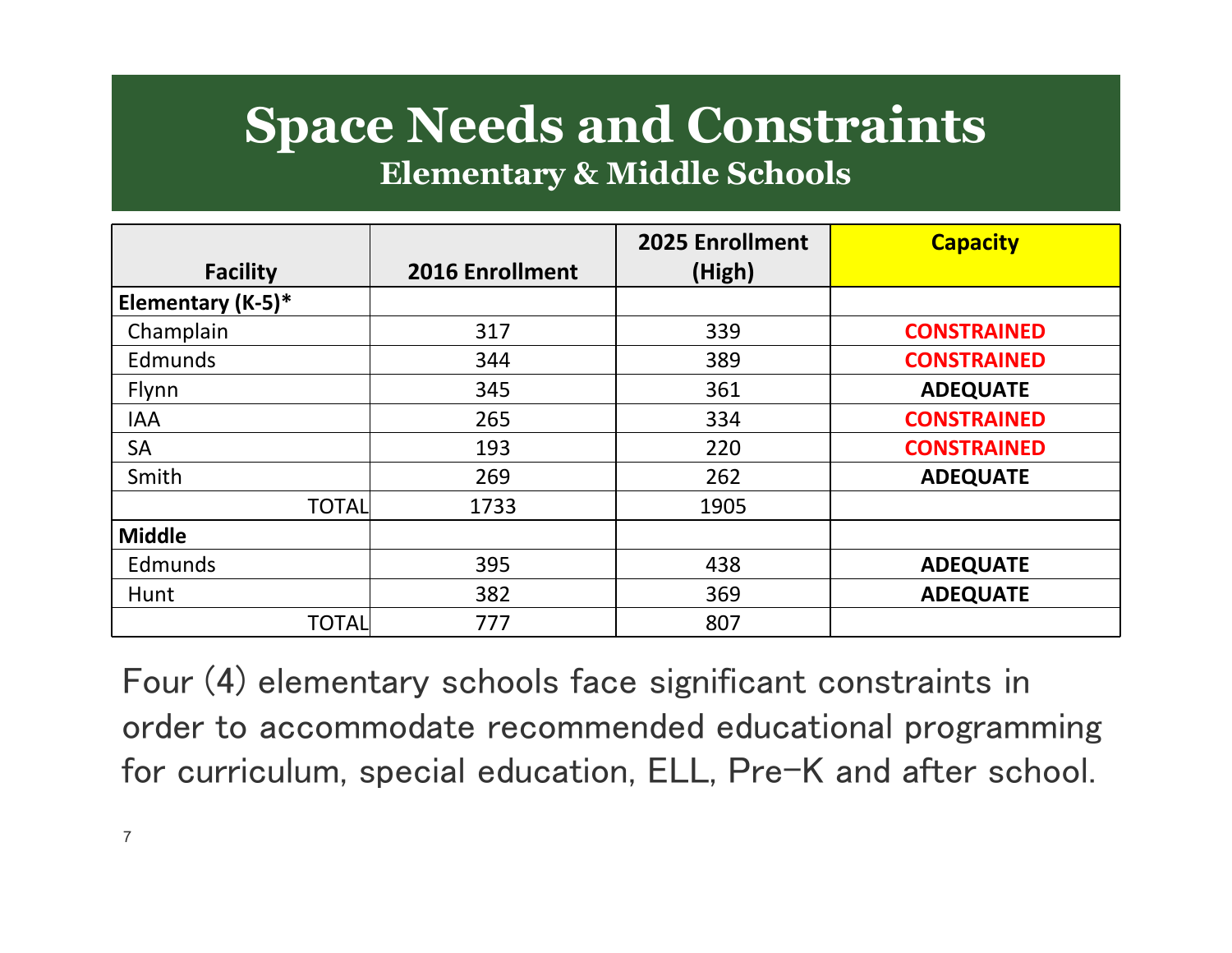#### **Space Needs and ConstraintsHigh School and Technical Center**

#### BHS:

•Sufficient space to accommodate projected program growth, includes:

- ELL only classroom spaces
- $\triangleright$  Special Ed only classroom spaces

#### BTC:

•Sufficient space to accommodate projected program growth, includes:

- $\triangleright$  Space for 11 programs, with classrooms and labs
- Some program enrollment limited to 16 students by state safety standards

#### Observations:

•Over half of BHS classrooms lack sufficient space (30 sf/student) to accommodate the maximum number of students allowed by policy or program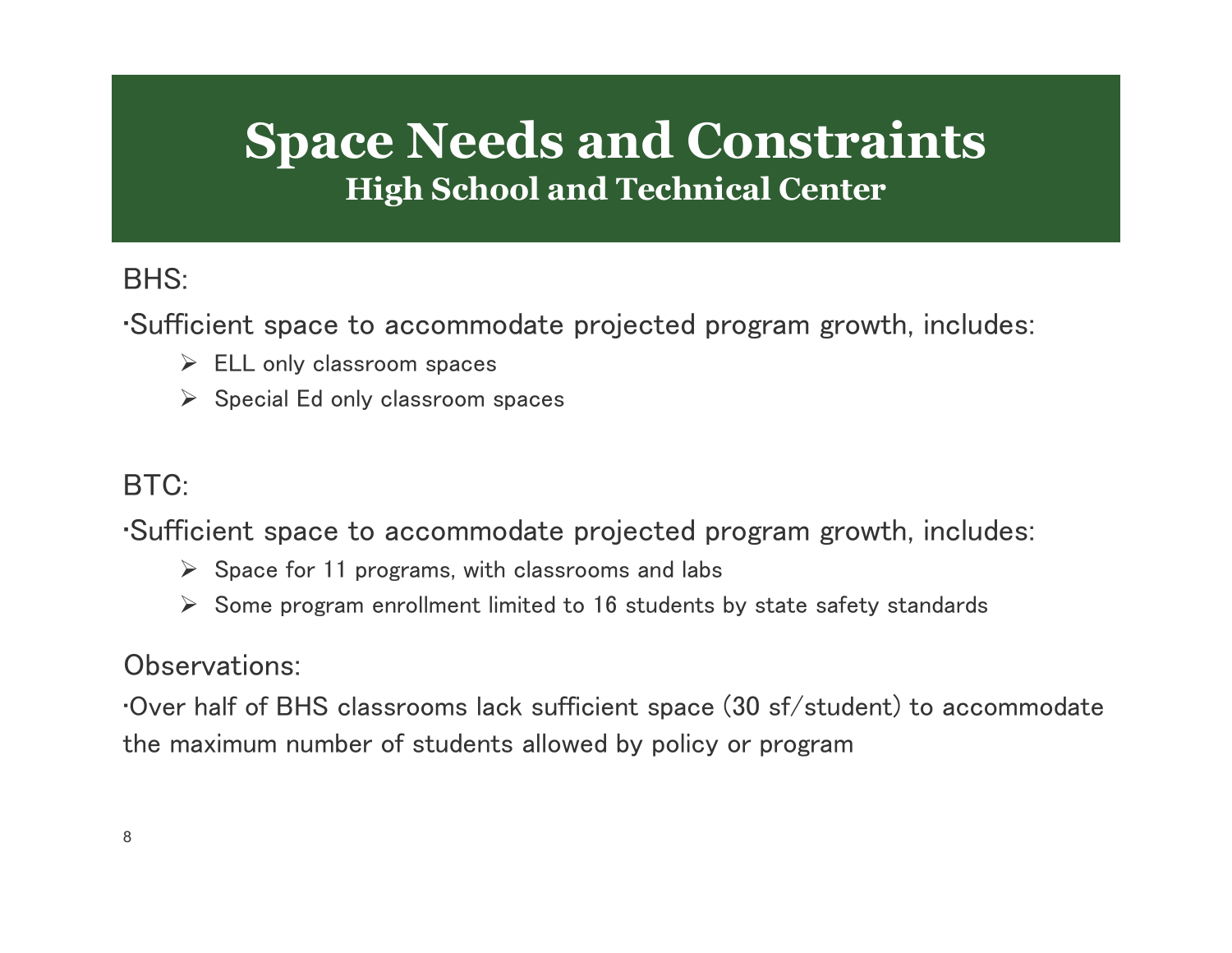### **Existing Facilities Condition**

- Engineering firm conducted a facility condition assessment and energy audit
	- Click here to Read the audit
- Deferred/Preventative Maintenance Examples:
	- Asbestos abatement **EXEC** Roof replacement
	- ≻ HVAC Repair/Replacement → Window replacement
- 

Elevator repair & replacement

▶ Parking lot & sidewalk repair

•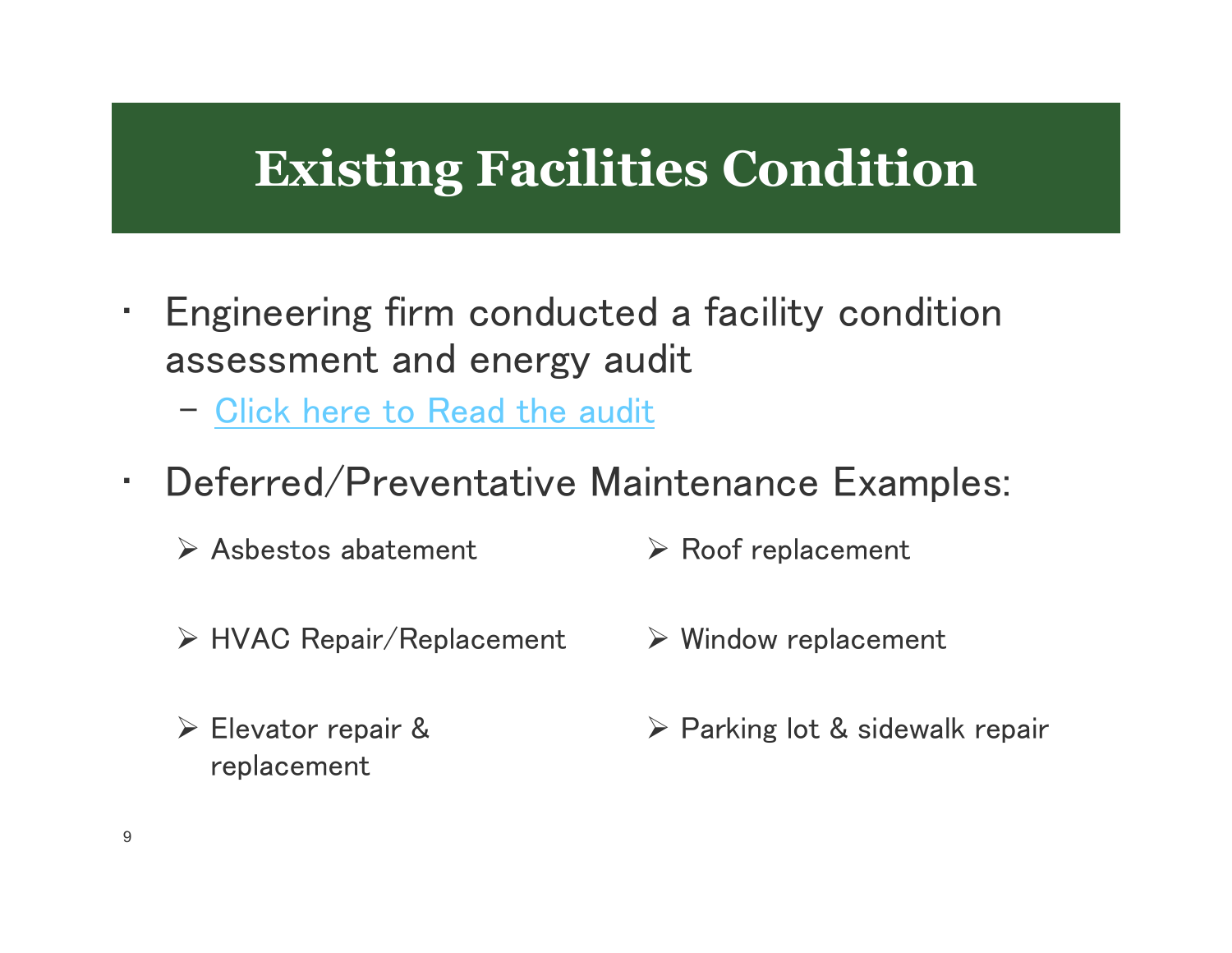# **10 Year Capital Plan**

#### **Address existing and future space constraints**

•Renovate IRA Allen to become a dedicated Preschool Center.

•Separate cafeteria and gym spaces at Edmunds and Champlain

•Construct 4 classroom addition (likely at Champlain)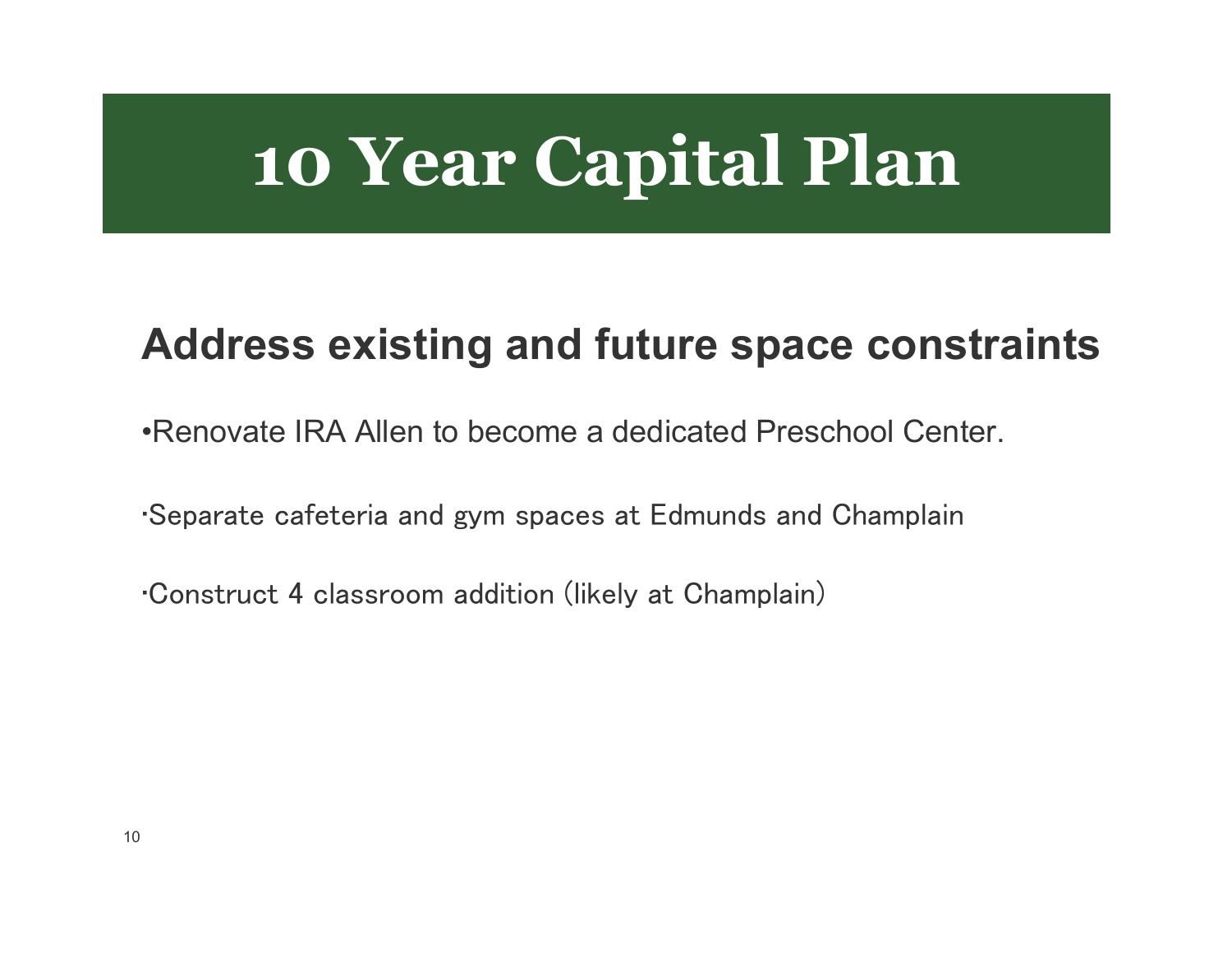# **10 Year Capital Plan**

• Address the deferred and preventative maintenance needs of all buildings throughout the District over the next 10 years.

– Life Safety

- ADA & Accessibility
- Building Code Requirements
- Replace Failing Building Materials & Infrastructur e
- Bring ALL Building up to Today's Educational Standards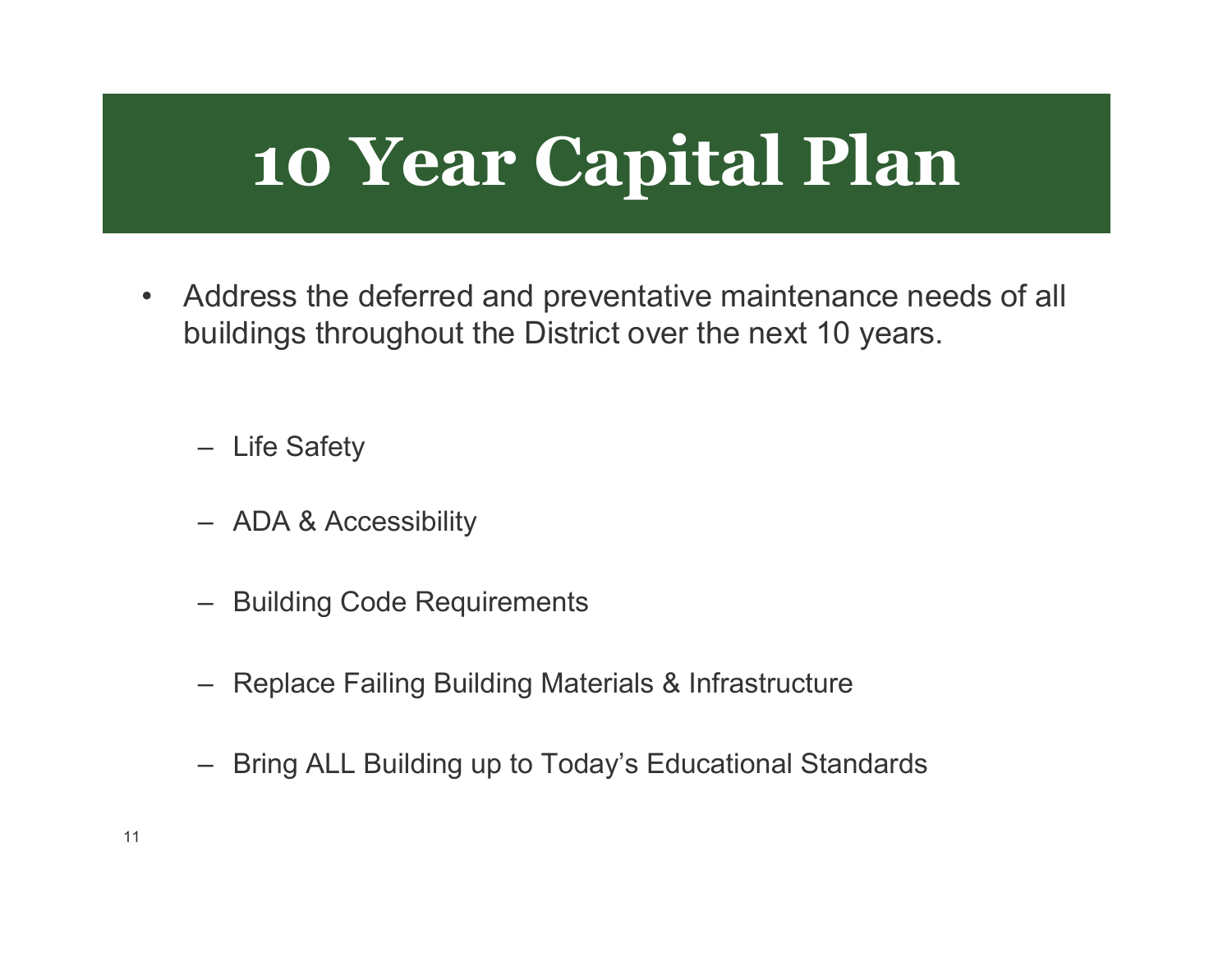## **10 Year Capital Cost Projection**

| <b>Projected Facility Investments</b> |              |  |
|---------------------------------------|--------------|--|
| <b>BHS/BTC</b>                        | \$27,017,179 |  |
| Champlain                             | \$3,942,042  |  |
| Edmund's                              | \$10,007,561 |  |
| Flynn                                 | \$844,036    |  |
| <b>IAA</b>                            | \$1,269,772  |  |
| <b>SA</b>                             | \$1,299,837  |  |
| Smith                                 | \$352,556    |  |
| Hunt                                  | \$6,103,505  |  |
| <b>IRA</b>                            | \$3,239,601  |  |
| <b>Property Services</b>              | \$357,956    |  |
| Contingency (20%)                     | \$10,886,809 |  |
| <b>Total:</b>                         | \$65,320,854 |  |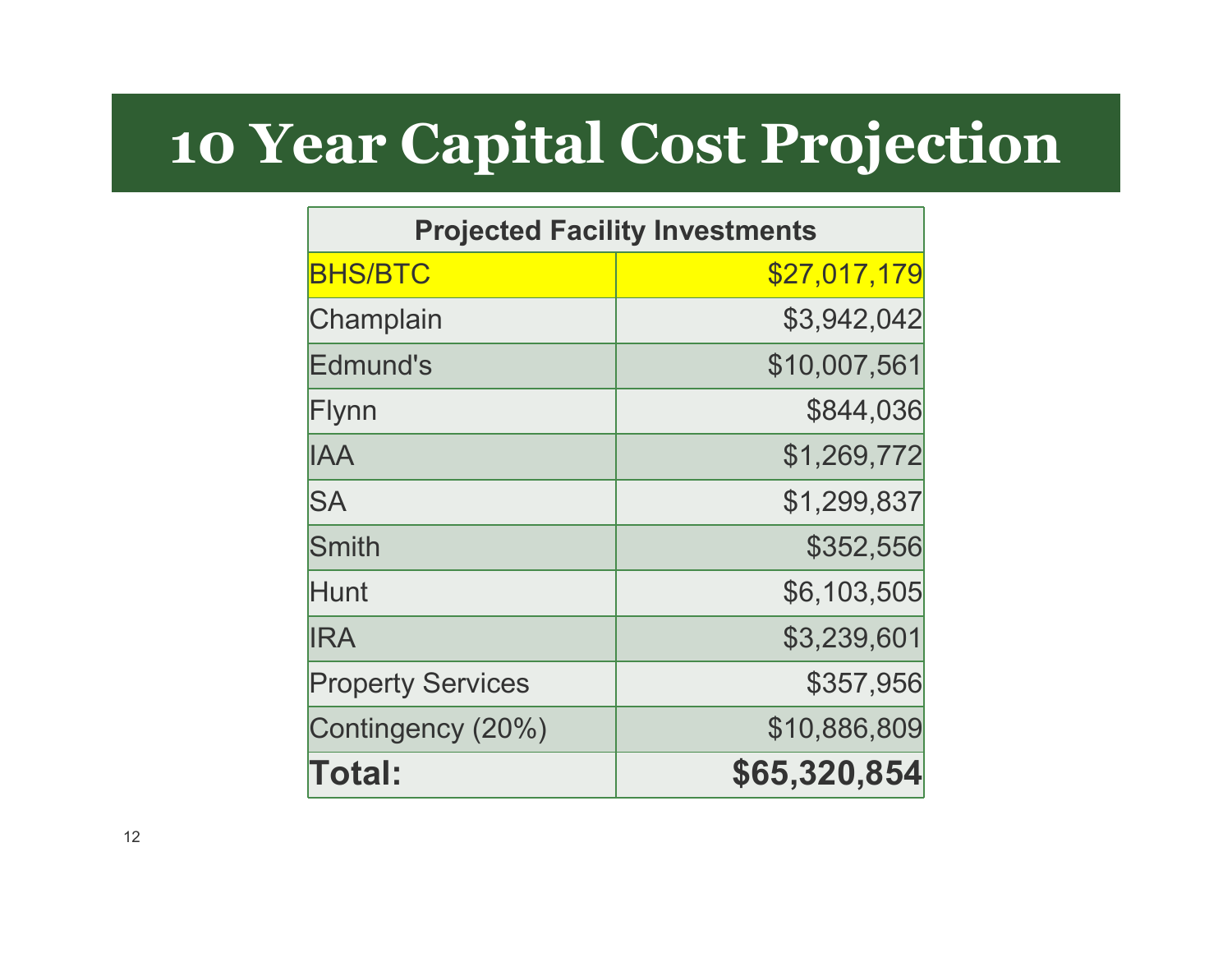## **The Future of BHS**

- Conceptual plans have been developed to<br>cianificantly avasand PUG as completely reb significantly expand BHS or completely rebuild BHS.
- This conceptual work is not sufficient at this time to provide accurate cost of construction.
- Community discussion about the future of BHS should continue.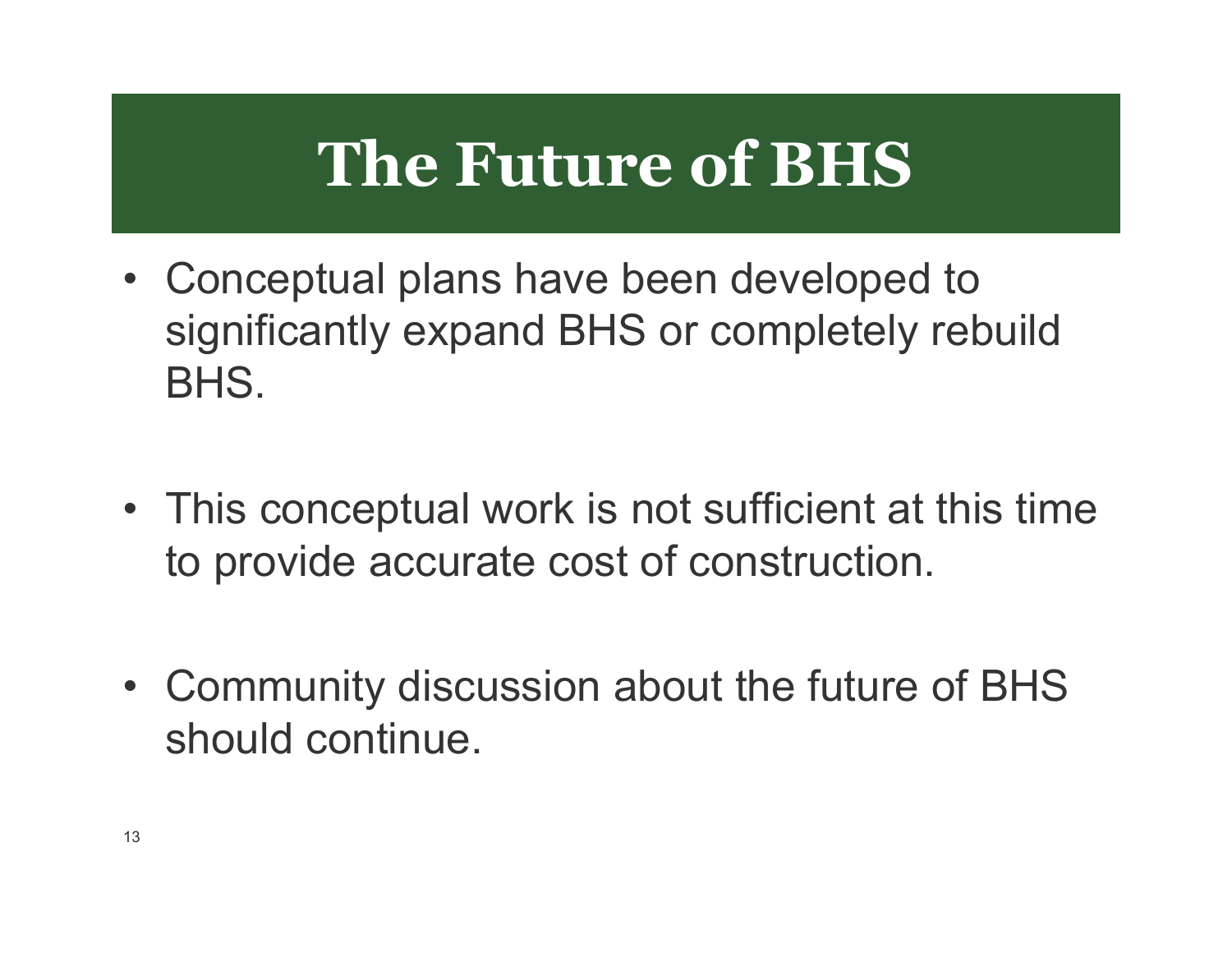# Possible BHS/BTC Renovations

**Renovation of 242k existing SF w/ 90k SF new construction = Total 332,000 SF**



A = Administrative Areas High School (Existing Building) Technical Center (Existing Building) **High School Addition** Technical Center Addition Parking/Drop-off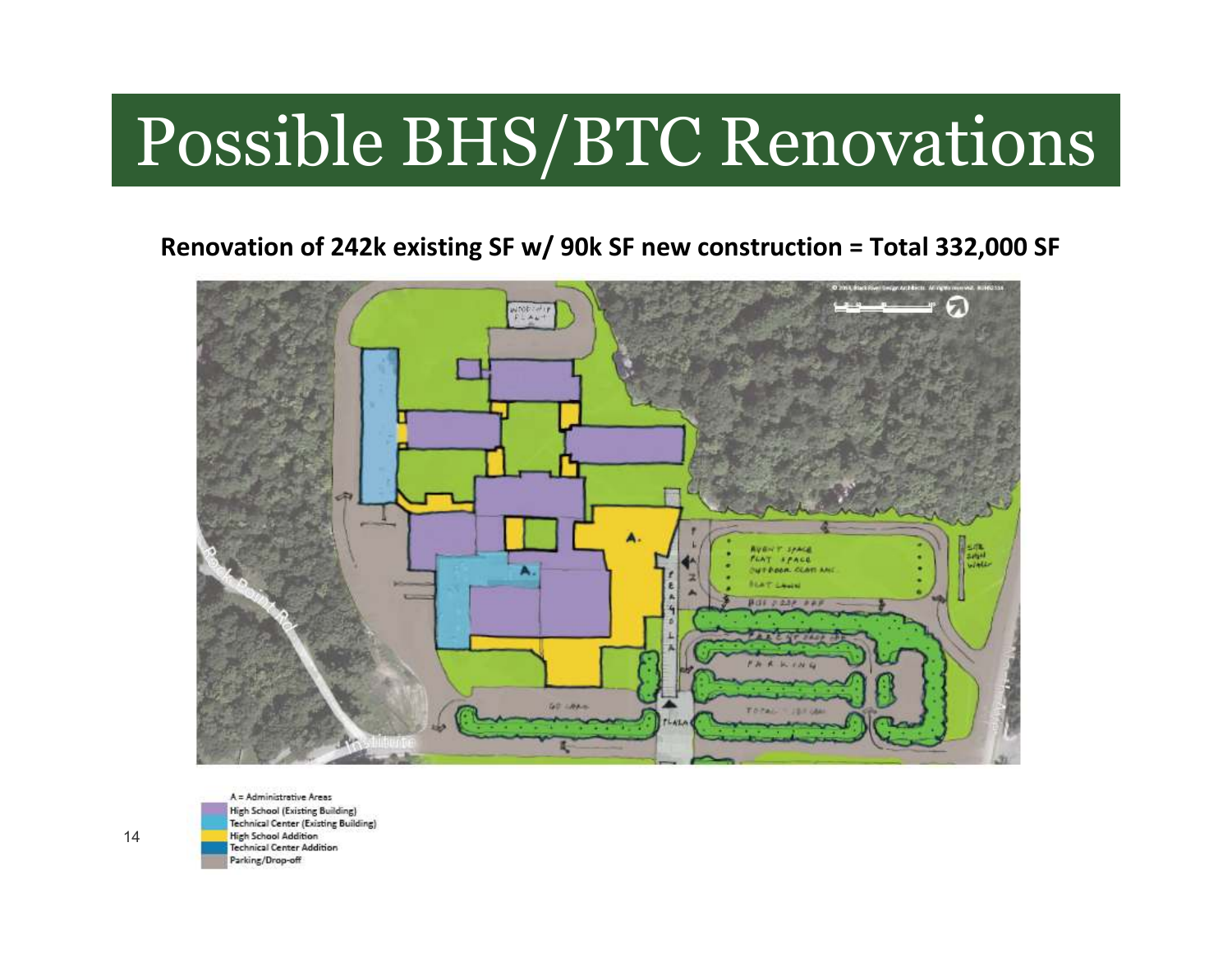## Possible New BHS/BTC

**BHS/BTC New Building and Full Demolition of Existing = Total 302,000 SF**

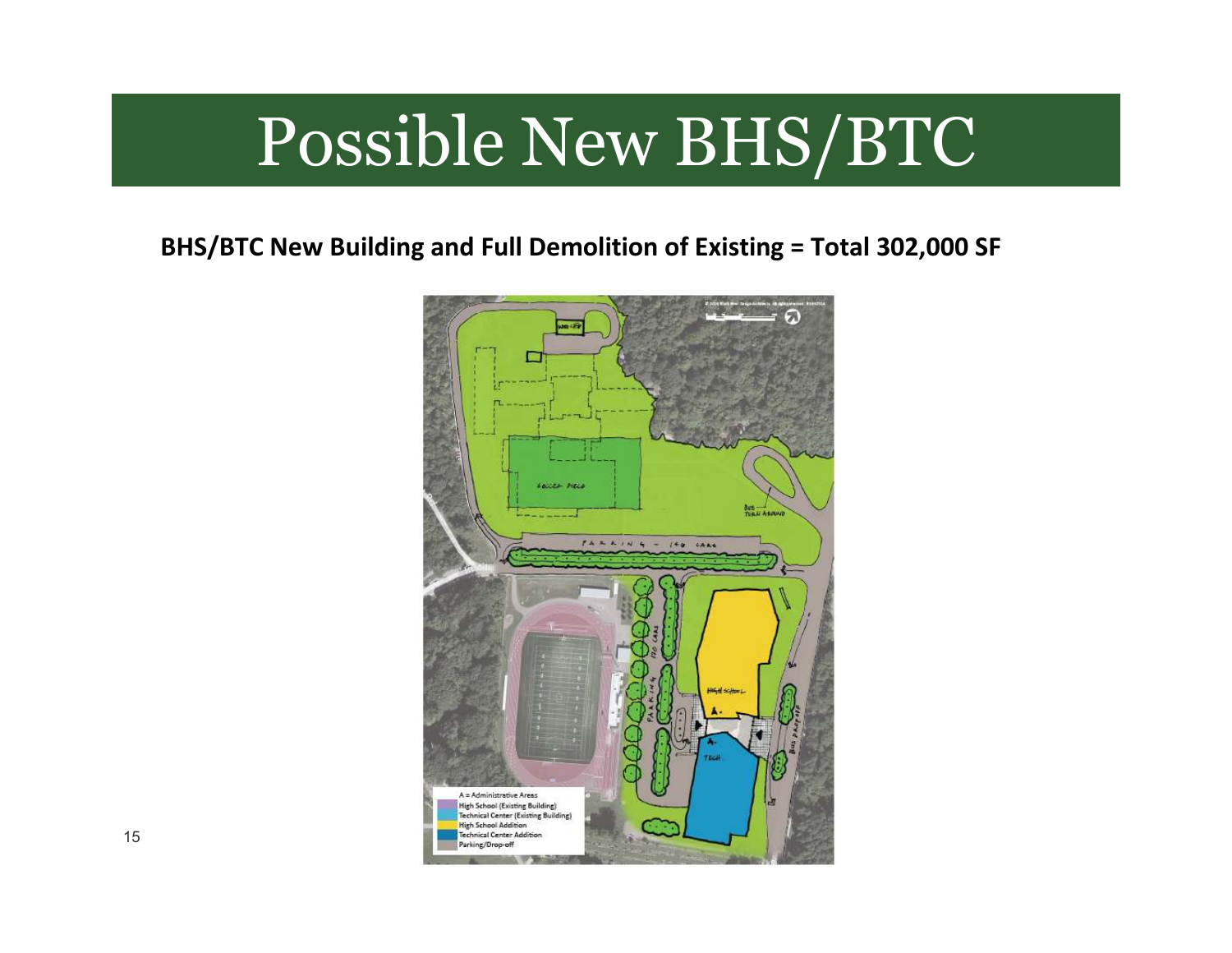# Benefits to Renovating or Rebuilding BHS/BTC

#### Renovation

- •Enhance security and provide outdoor classroom space
- •Enlarged cafeteria and kitchen
- •New small gym for overflow and community use
- •New black box theater
- •Complete Mechanical, Electrical & Plumbing upgrade

New High School

- •Design and built to suit exact requirements of Burlington community
- •Fully integrated Tech Center and High School
- •Lowest Operational Cost
- •Net-zero/High Performance options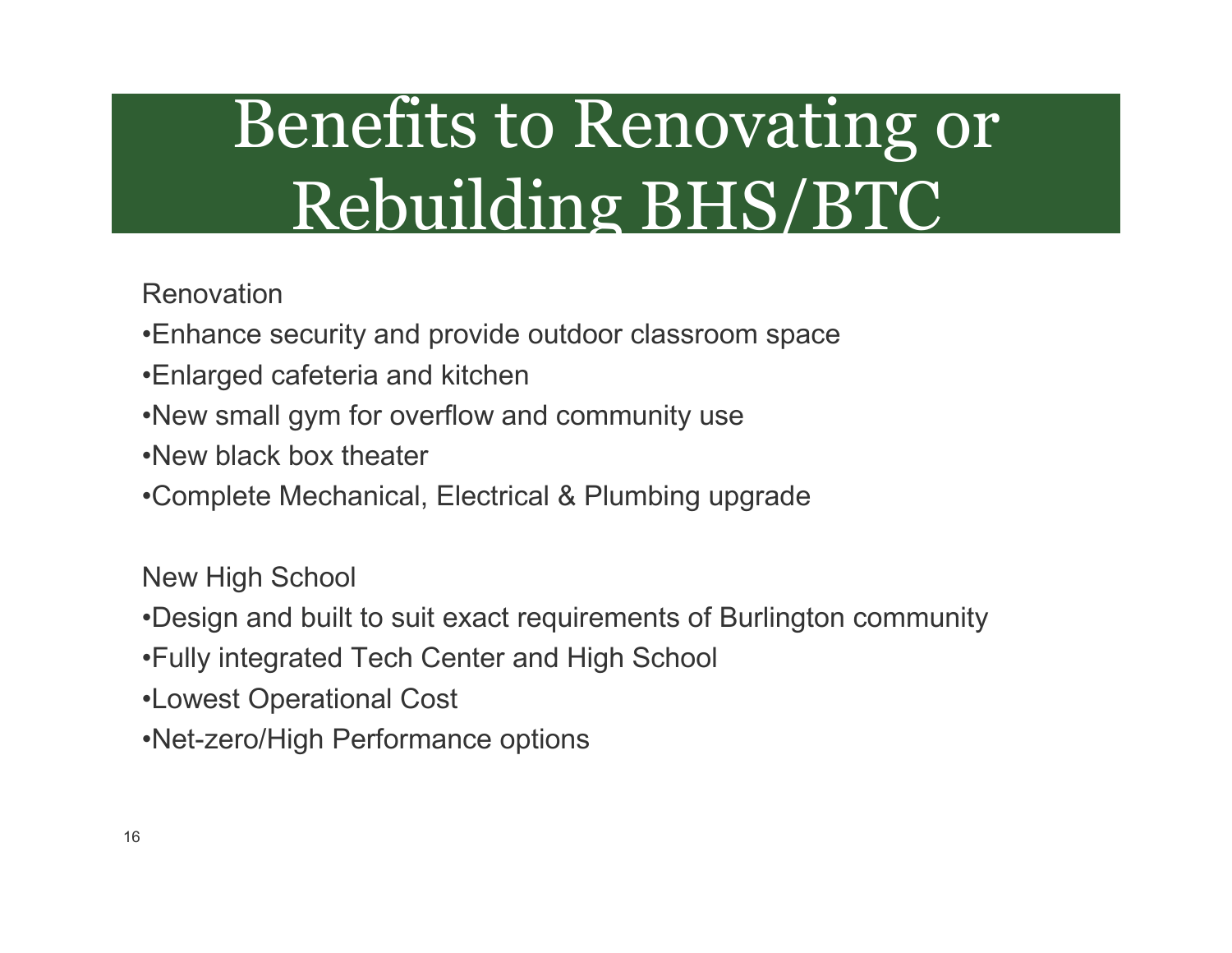## **What's Next?**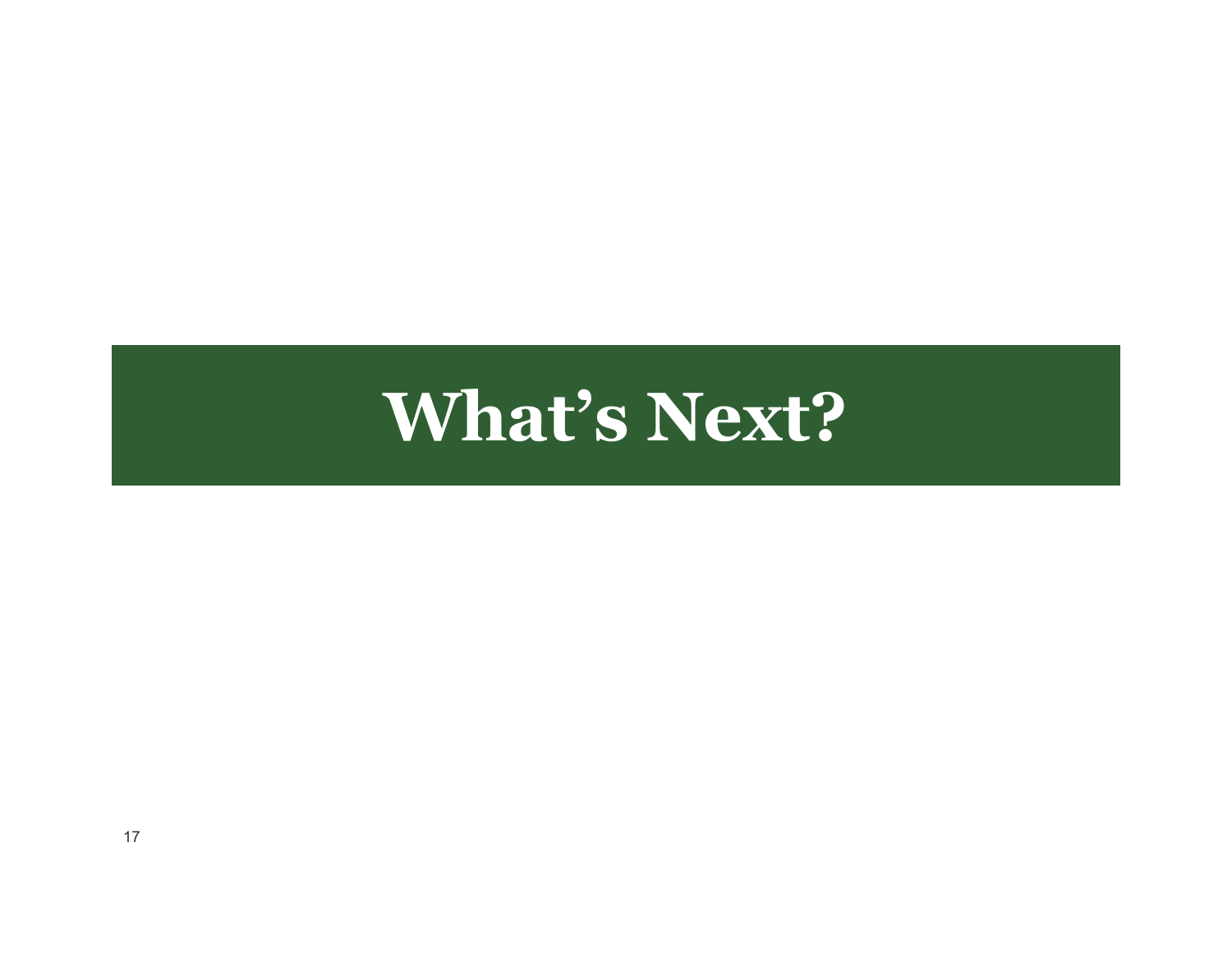# **Options for Addressing Deferred Maintenance**

## Option 1:

- Perform all deferred maintenance, including BHS
- No BHS rebuild for a decade or more

### Option 2:

18

- Perform deferred maintenance on all K-8 schools
- Analyze BHS rebuild options and present outcome in one year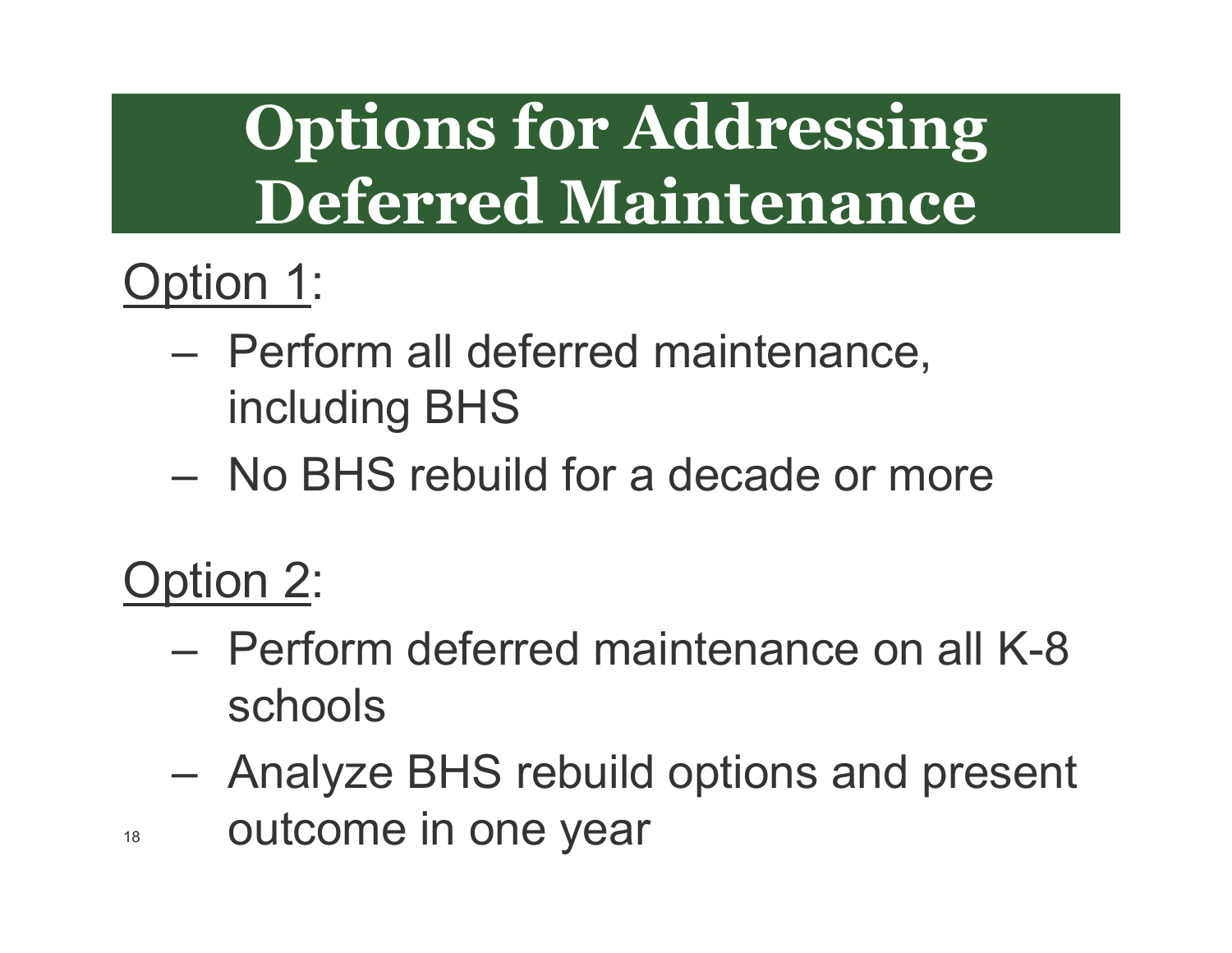# **Financing Approach**

#### Option 1

| Borrow \$65 Million over 10 Years for All Schools |              |  |  |
|---------------------------------------------------|--------------|--|--|
| \$45 million bond vote in November                | \$45,000,000 |  |  |
| \$2 million annual borrowing over 10 years        | \$20,000,000 |  |  |
| Total Investment over 10 years                    | \$65,000,000 |  |  |

Option 2

| Borrow \$39 Million over 10 Years for K-8 Schools, Study BHS Rebuild |              |  |
|----------------------------------------------------------------------|--------------|--|
| \$19 million bond vote in November                                   | \$19,000,000 |  |
| \$2 million annual borrowing over 10 years                           | \$20,000,000 |  |
| <b>Total Investment over 10 years</b>                                | \$39,000,000 |  |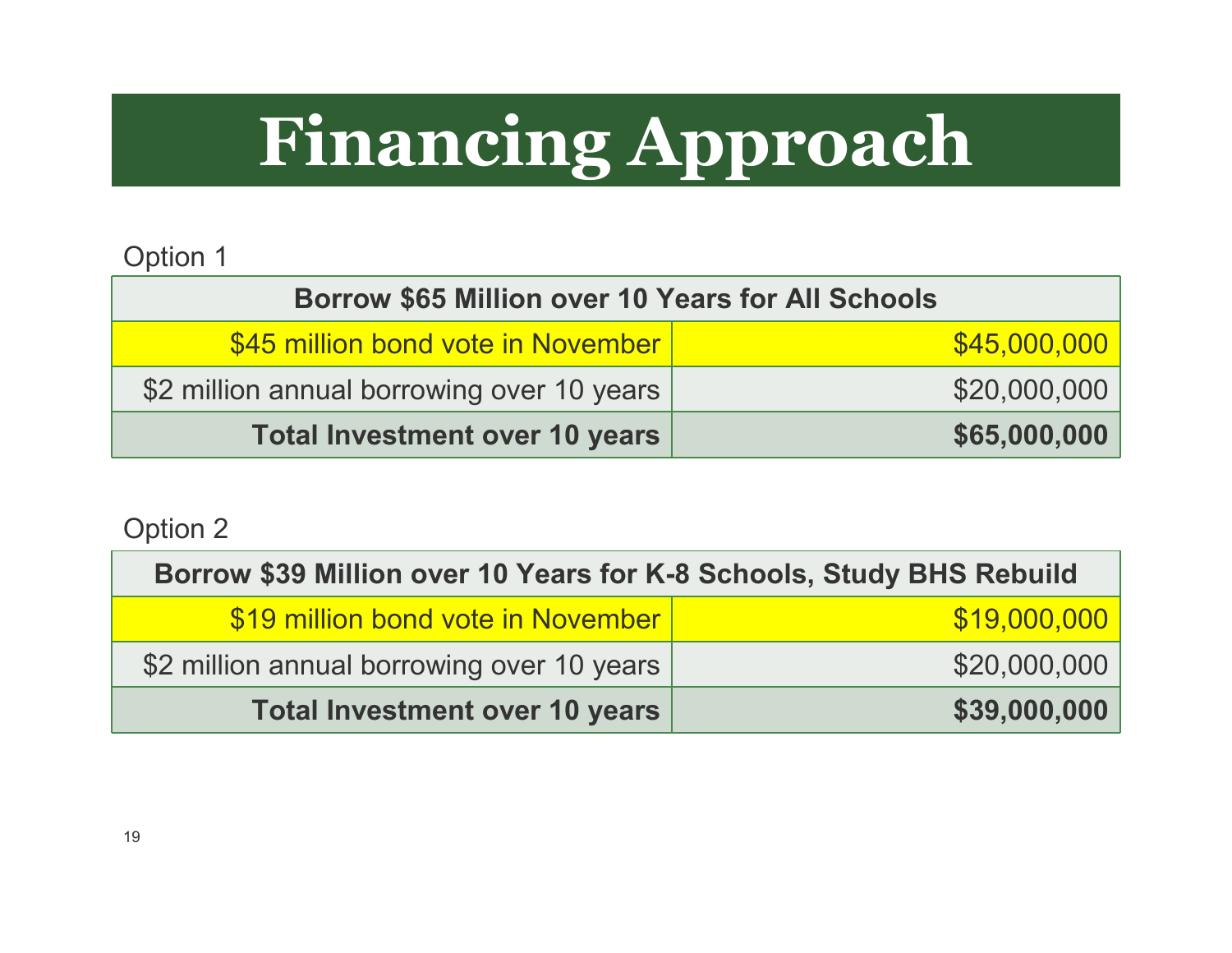## Estimated Tax Impacts

|                           | <b>Option1</b>    | <b>Option 2</b>   |
|---------------------------|-------------------|-------------------|
|                           | \$45 million bond | \$19 million bond |
| % Change in Property Rate | 5.43%             | 2.29%             |
| Impact on \$231,500 home  | \$215             | \$91              |
|                           | \$18/month        | \$8/month         |

Estimated based on 20 year bonds at 3.5% interest rate, with current Dollar Yield and CLA rates. Subject to revision.